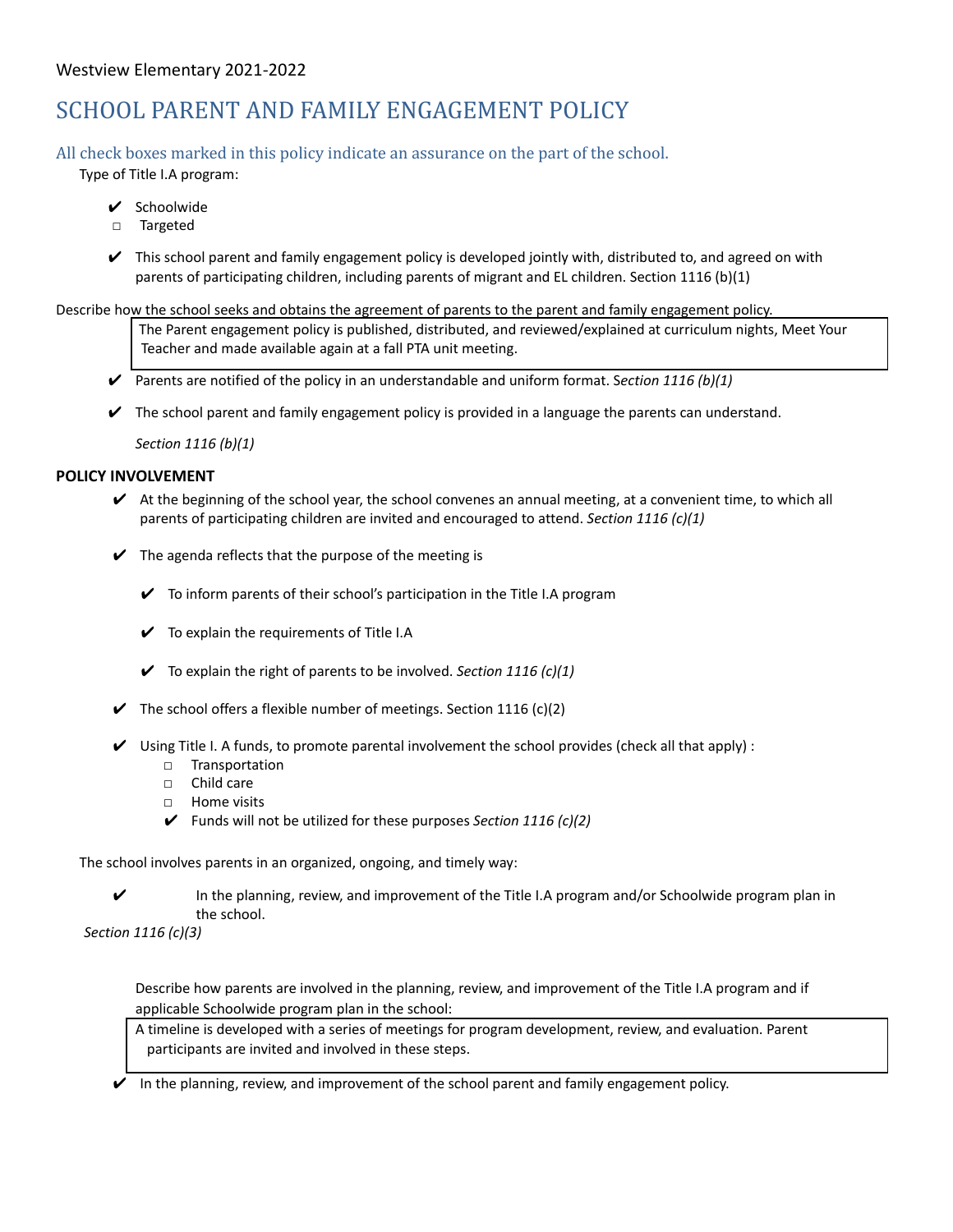#### *Section 1116 (c)(3)*

Describe how parents are involved in the planning, review, and improvement of the school parent and family engagement policy:

A timeline is developed with a series of meetings for program development, review, and evaluation. Parent participants are invited and involved in these steps.

The school provides parents of participating children:

✔ Timely information about the Title I.A programs. *Section 1116 (c)(4)(A)*

Describe plans to provide information about the Title I.A programs:

Information about Title IA is reviewed/explained during new parent orientation, published parent communications, and distributed and explained at curriculum nights, parent- teacher conferences, PTA unit meetings, etc.

 $\blacktriangleright$  A description and explanation of the curriculum in use at the school, the forms of academic assessments that are used to measure progress, and the achievement levels of the MAP assessment. Section 1116 (c)(4)(C)

Describe methods and plans to provide a description and explanation of the curriculum, academic assessments, and MAP achievement levels:

The curriculum is made available via district and school websites. Accommodations are made for families without access. An annual assessment letter is sent home the first of the year and at the point of enrollment. MAP achievement levels are communicated via the principal's state of the school communication.

- ✔ Opportunities, as appropriate, to participate in decisions relating to the education of their children. S*ection 1116 (c)(4)(C)*
- ✔ Responses to their suggestions as soon as possible. *Section 1116 (c)(4)(C)*

# SHARED RESPONSIBILITY FOR HIGH STUDENT ACHIEVEMENT

### School-Parent Compact

The School-Parent Compact outlines how parents, the entire school staff, and students will share the responsibility for improved student academic achievement and the means by which the school and parents will build and develop a partnership to help children achieve the State's high standards. *Section 1116 (d)*

 $\triangledown$  The school jointly develops with parents of Title I.A served children the school-parent compact.

The School-Parent Compact:

✔ Describes the ways in which all parents will be responsible for supporting their children's learning. *Section 1116 (d)(1)*

The compact addresses attendance, behavior support, homework help, study habits, conversations with children about school, etc. Parents are encouraged to partner with school staff to enhance their child's academic achievement.

 $\triangledown$  Describes the school's responsibility to provide high-quality curriculum and instruction in a supportive and effective learning environment. *Section 1116 (d)(1)*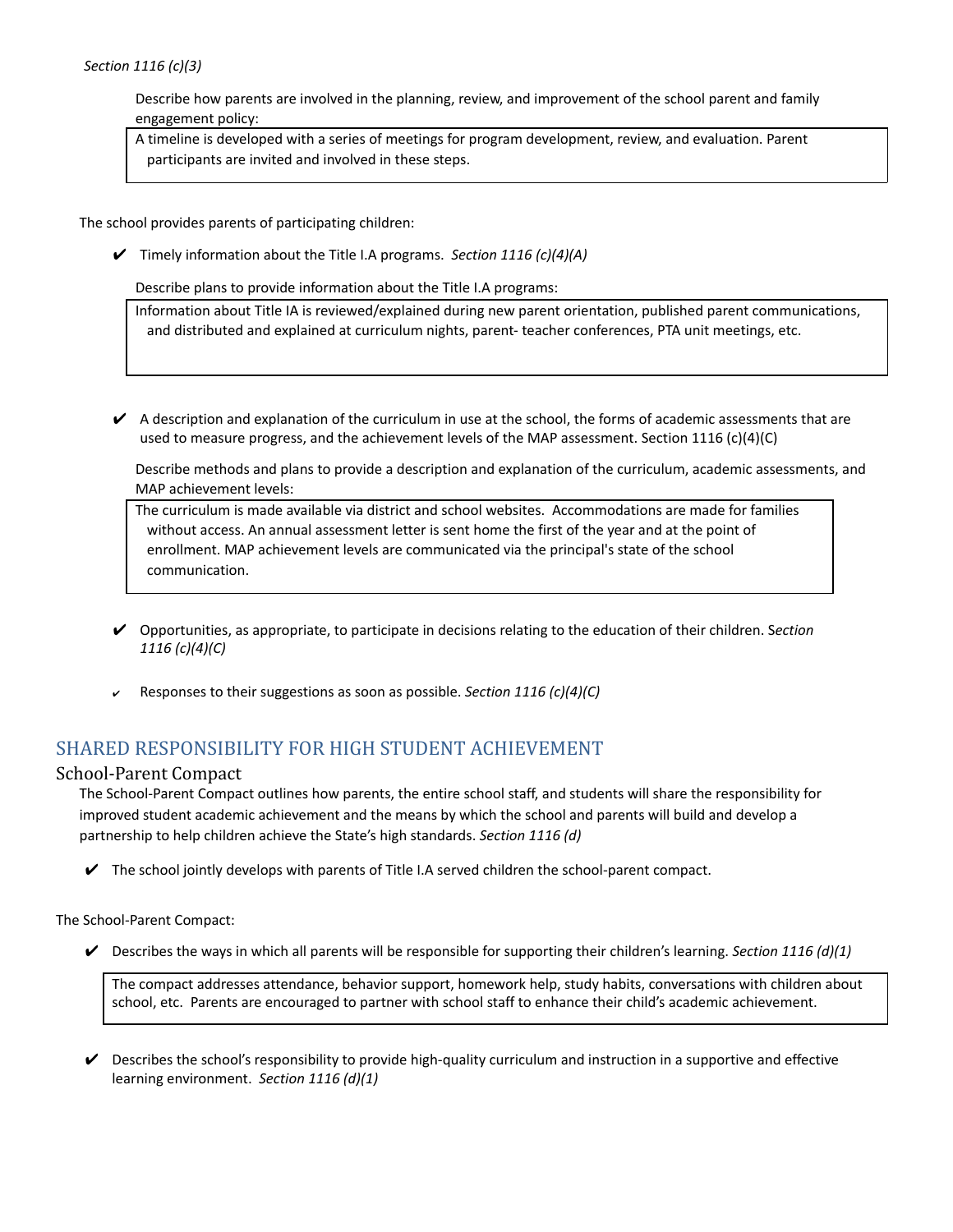The compact articulates the mutual responsibilities between school and home to ensure high levels of learning.

- $\vee$  Addresses the importance of communication between teachers and parents on an ongoing basis through, at a minimum:
	- ✔ Conducting parent-teacher conferences at least annually, during which the compact shall be discussed (required for elementary schools)
	- $\triangleright$  Issuing frequent reports to parents on their children's progress
	- ✔ Providing reasonable access to staff, opportunities to volunteer, and observation of classroom activities
	- $\triangledown$  Ensuring regular two-way, meaningful communication between family members and school staff, and, in a language that family members can understand

*Section 1116 (d)(2)(A) (B),(C),(D)*

# BUILDING CAPACITY FOR INVOLVEMENT

To ensure effective involvement of parents and to support a partnership among the school, parents, and the community to improve student academic achievement, the school:

- $\mathcal V$  Provides assistance to parents, as appropriate, in understanding
	- o the Missouri Learning Standards,
	- o the Missouri Assessment Program,
	- o local assessments
	- o how to monitor a child's progress, and
	- o how to work with educators to improve the achievement of their child.

Section 1116(e)(1)

Describe plans to provide assistance:

This communication occurs in letter and digital form to parents, through personal communications with the school counselor, administration, and teachers with district administrative support. This will be through Title 1 surveys, principal communications, and the PTA newsletter.

✔ Provides materials and training to help parents work with their children to improve achievement. *Section 1116 (e)(2)*

Describe plans to provide materials and training:

Various parent nights occur and corresponding materials are provided for parents to support their children academically and social-emotional. Topics include curriculum, grade-level learning standards, MAP preparation, bullying, cyber safety, etc.

 $\vee$  Educates teachers, specialized instructional support personnel, principals, and other school leaders, and other staff, with the assistance of parents, in the value and utility of contributions of parents, and in how to reach out to, communicate with, and work with parents as equal partners, implement and coordinate parent programs, and build ties between parents and the school. *Section 1116 (e)(3)*

Describe plans to educate school personnel regarding working with parents:

Professional development is provided directly by the principal, counselor and at times other professional resources. Personal conversations occur to support individual staff members to discuss positive ways to create a working relationship with parents/guardians.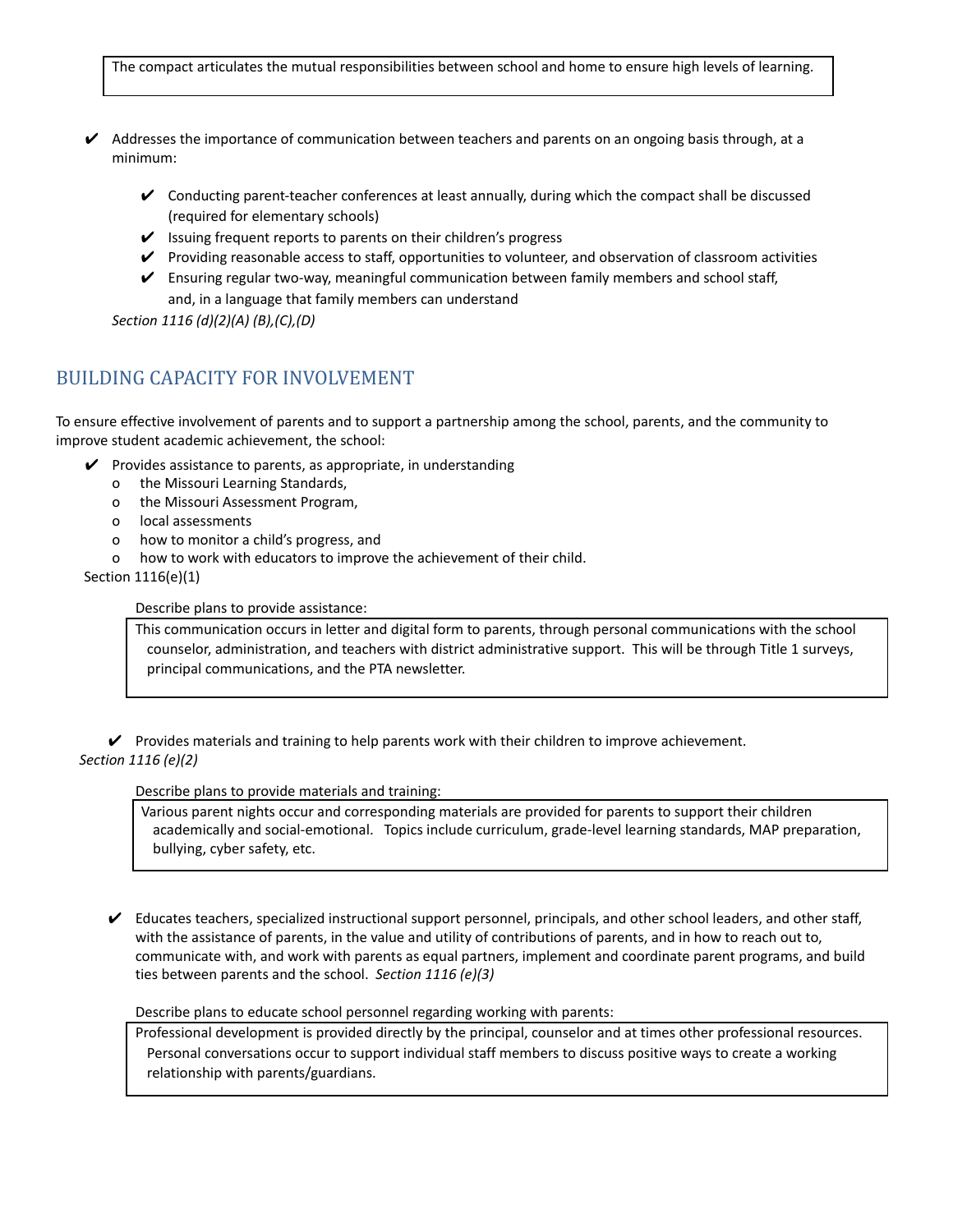To ensure effective involvement of parents and to support a partnership among the school, parents, and the community to improve student academic achievement, the school:

 $\vee$  To the extent feasible and appropriate, coordinates and integrates parent involvement programs and activities with other Federal, State, and local programs, including public preschool programs, and conducts other activities, such as parent resource centers, that encourage and support parents in more fully participating in the education of their children. *Section 1116 (e)(4)*

Describe plans to coordinate and integrate:

The school works with local law enforcement, mental health providers, Lee's Summit Cares, PTA, etc. to encourage parent participation in their child's education.

✔ Ensures that information related to school and parent programs, meetings, and other activities is sent to the parents of participating children in a format and, in a language the parents can understand. Section 116 (e)(5)

 $\triangledown$  Provides reasonable support for parental involvement activities under this section as parents may request. *Section 1116 (e)(14)*

## Optional additional assurances:

To ensure effective involvement of parents and to support a partnership among the school, parents, and the community to improve student academic achievement, the school: (optional; check if applicable)

- $\vee$  Involves parents in the development of training for teachers, principals, and other educators to improve the effectiveness of parent involvement training. *Section 1116 (e)(6)*
- $\vee$  Provides necessary literacy training from Title I funds if the local educational agency has exhausted all other reasonably available sources of funding for literacy training. *Section 1116 (e)(7)*
- Pays reasonable and necessary expenses associated with local parental involvement activities, including transportation and child care costs, to enable parents to participate in school-related meetings and training sessions. *Section 1116 (e)(8)*
- *□* Trains parents to enhance the involvement of other parents. *Section 1116 (e)(9)*
- $\blacktriangleright$  Arranges school meetings at a variety of times, or conducts in-home conferences between teachers or other educators, who work directly with participating children, with parents who are unable to attend conferences at school, in order to maximize parental involvement and participation. Adopts and implements model approaches to improving parental involvement. *Section 1116 (e)(10)*
- *□* May adopt and implement model approaches to improving parental involvement. *Section 1116 (e)(11)*
- *□* Establishes a districtwide parent advisory council to provide advice on all matters related to parental involvement in Title I programs. *Section 1116 (e)(12)*
- $\vee$  May develop appropriate roles for community-based organizations and businesses in parent involvement activities. *Section 1116 (e)(13*)

## ACCESSIBILITY

In carrying out the parent and family engagement requirements of the Title I program, the school, to the extent practicable,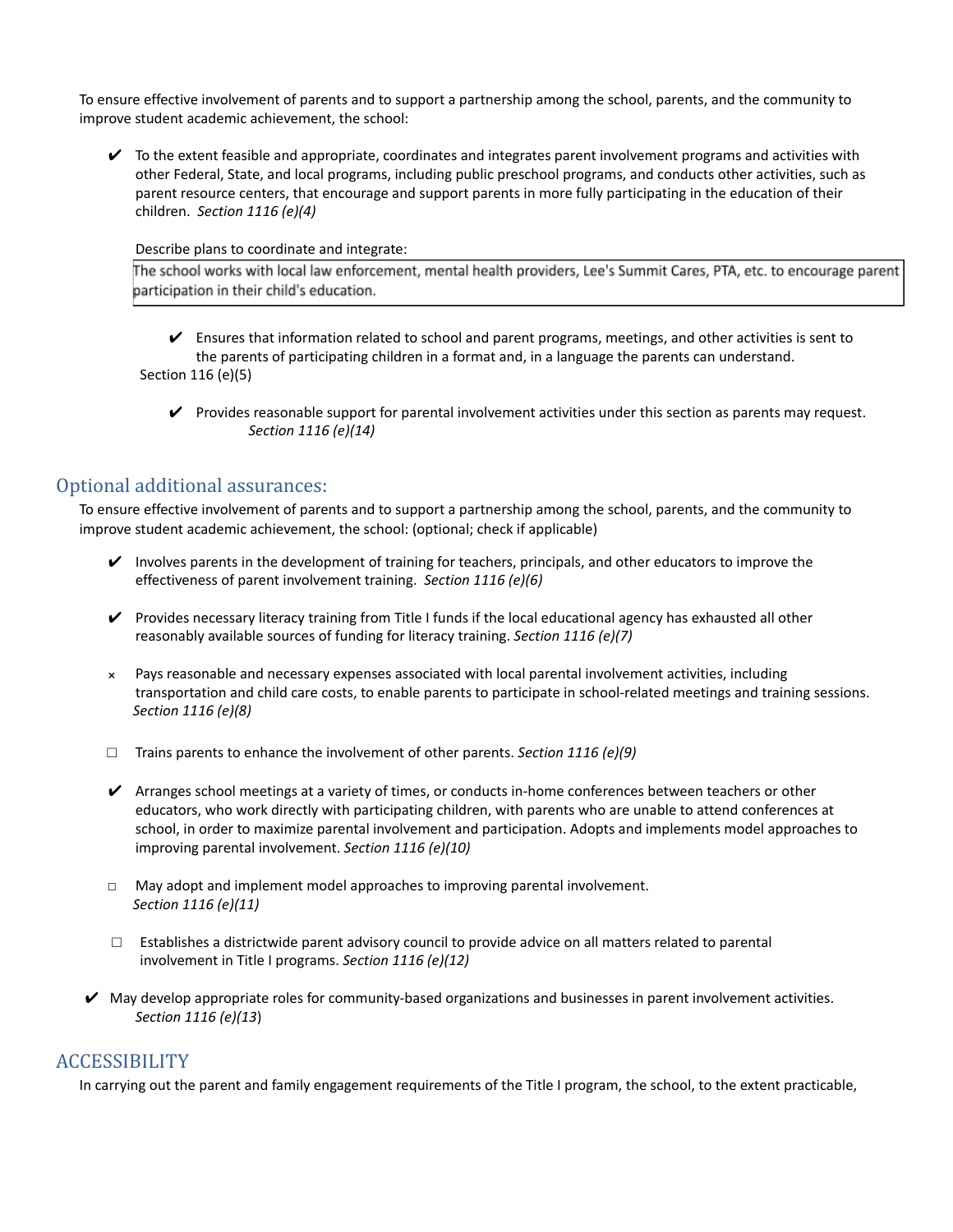- $\triangledown$  Provides opportunities for the informed participation of parents and family members, including:
	- $\vee$  Parents and family members who have limited English proficiency.
	- $\checkmark$  Parents and family members with disabilities.
	- ✔ Parents and family members of migratory children. *Section 1116 (f)*
- ✔ Provides information and school reports in a format and, in a language parents understand. *Section 1116 (f)*

# COMPREHENSIVE NEEDS ASSESSMENT (school level)

*Section 1114(b)(6)*

- $\blacktriangleright$  A comprehensive needs assessment of the entire school has been conducted.
- $\blacktriangleright$  The needs assessment includes analysis of the achievement of students in relation to the Missouri Learning Standards.

# NEEDS ASSESSMENT: SCHOOL PROFILE

#### **Student Demographics**

The following data regarding **student demographics** has been collected, retained, and analyzed:

- $\angle$  Enrollment
- $\checkmark$  Grade level
- ✔ Ethnicity
- $\mathcal V$  Attendance
- ✔ Mobility
- ✔ Socioeconomic status
- ✔ Discipline
- $\mathcal V$  Limited English Proficiency

Summarize the analysis of data regarding **student demographics**:

#### Strengths:

Anecdotally known families seek quality education, high levels of learning for their children and willingness to partner with the school. Student trend data does not show drastic demographic changes.

#### Weaknesses:

Demographic profiles: Westview Elementary is a diverse building made up of students from varying socioeconomic and cultural backgrounds. This common factor creates a lack of school readiness skills and Westview staff works to identify this gap and have identified strategies to support students as they enter their new school and every level. We are a suburban school addressing multiple issues often found in the urban core. These include high transient rates and lack of proper nutrition, poor medical care, students/families in poverty, lack of early childhood involvement, and under-resourced families.

#### If indicated, state need(s) identified pertaining to **student demographics**:

Westview is a diverse building made up of students from varying socioeconomic and cultural backgrounds. We are a suburban school addressing multiple issues often found in the urban core. These include high transient rates, lack of proper nutrition, poor medical care, students/families in poverty, lack of early childhood involvement, and under-resourced families. These areas require staff support and intervention.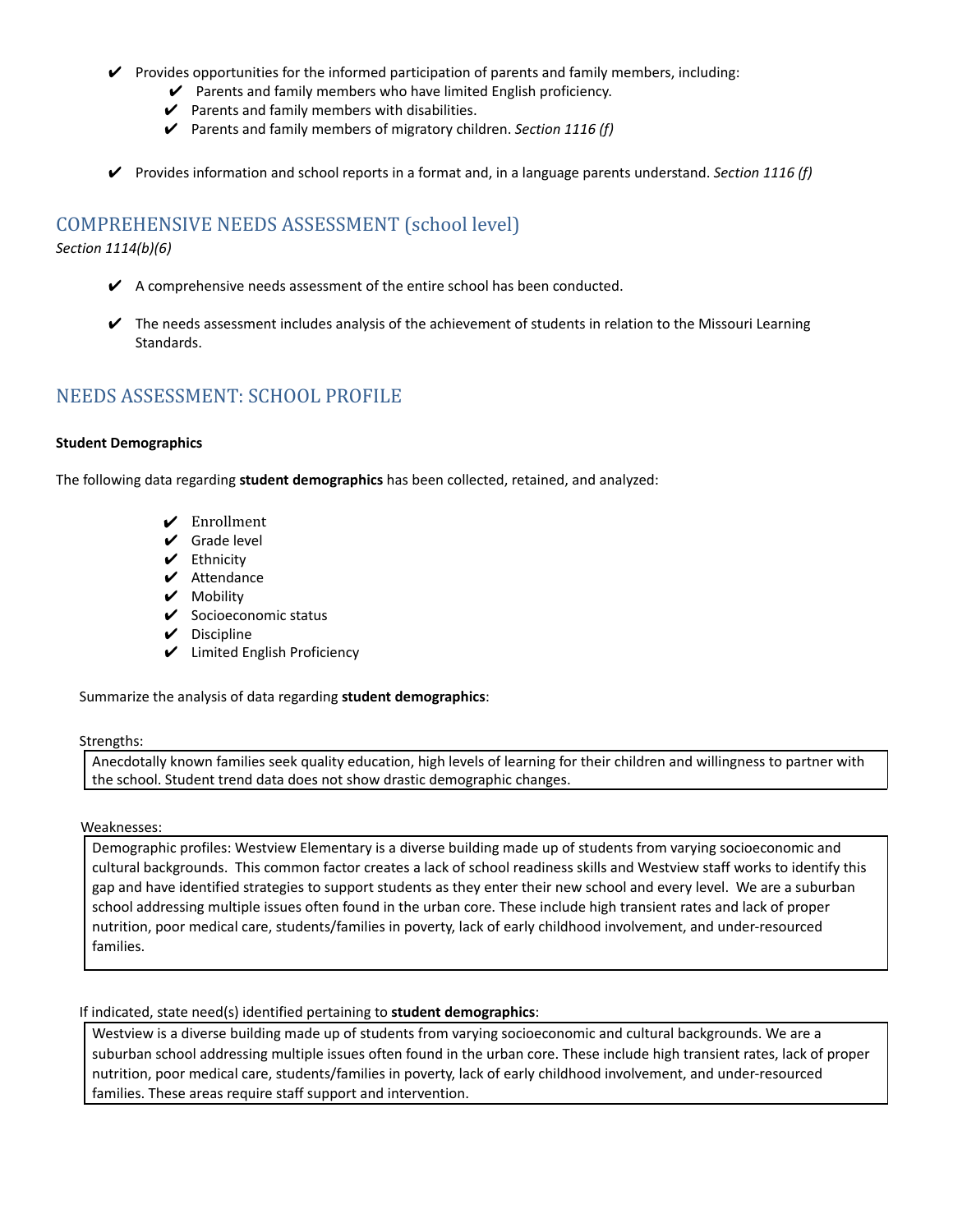#### **Student Achievement**

The following data regarding **student achievement** has been collected, retained, and analyzed:

- $\vee$  MAP results by content area and grade level, including multi-year trends (required)
- $\vee$  MAP results by ESEA Annual Measurable Objective: comparative data showing performance of disadvantaged students against all other meaningful categories of students in the school; comparison of performances of students in various subgroups (required)
- □ Completion rates: promotion/graduation rate, retention rates (if applicable)
- $\square$  Post-Secondary trends: students attending and/or completing post-secondary schools, students accepted in the armed forces (if applicable)
- $\Box$  Other performance indicators used in analysis:

Due to COVID-19 no 2020 MPA scores will be accessible. Midyear Aims and NWEA scores will be on file for review to show growth for individual students, cohort groups, and grade level.

#### Summarize the analysis of data regarding **student achievement**:

#### Strengths:

In ELA 4th, 5th and 6th grades increased in Map scores from the 2018 test. Gaines are noted in all performance areas of our 6<sup>th</sup> grade students in math and ELA 2 years in a row. No 2020 MAP scores will be accessible for review.

#### Weaknesses:

More than 63% percent of 3 $^{rd}$  - 6th graders identified as at risk in math which is an increase from the 2017-18 MAP test. This decreased in the 2019 test to 57.2 % but will remain a goal for the 2021-2022 school year.

If indicated, state need(s) identified pertaining to **student achievement**:

Continued support for math for students and content PD is needed for teachers as we work with Greg Tang and Eureka math supports.

#### **Curriculum and Instruction**

Data has been collected, retained, and analyzed regarding each of the following factors of **curriculum and instruction** at the school:

- $\vee$  Learning expectations
- $\vee$  Instructional program
- $\nu$  Instructional materials
- $\mathcal V$  Instructional technology
- $\vee$  Support personnel

Summarize the analysis of data regarding **curriculum and instruction**:

#### Strengths:

There is consistent execution of district curriculum and grade level expectations upon a wide review of data including NWEA, AIMsweb, formative assessments, etc. With the 19-20 focus on a consistent Math resource and Math PD will provide teachers with the knowledge to address their diverse student needs.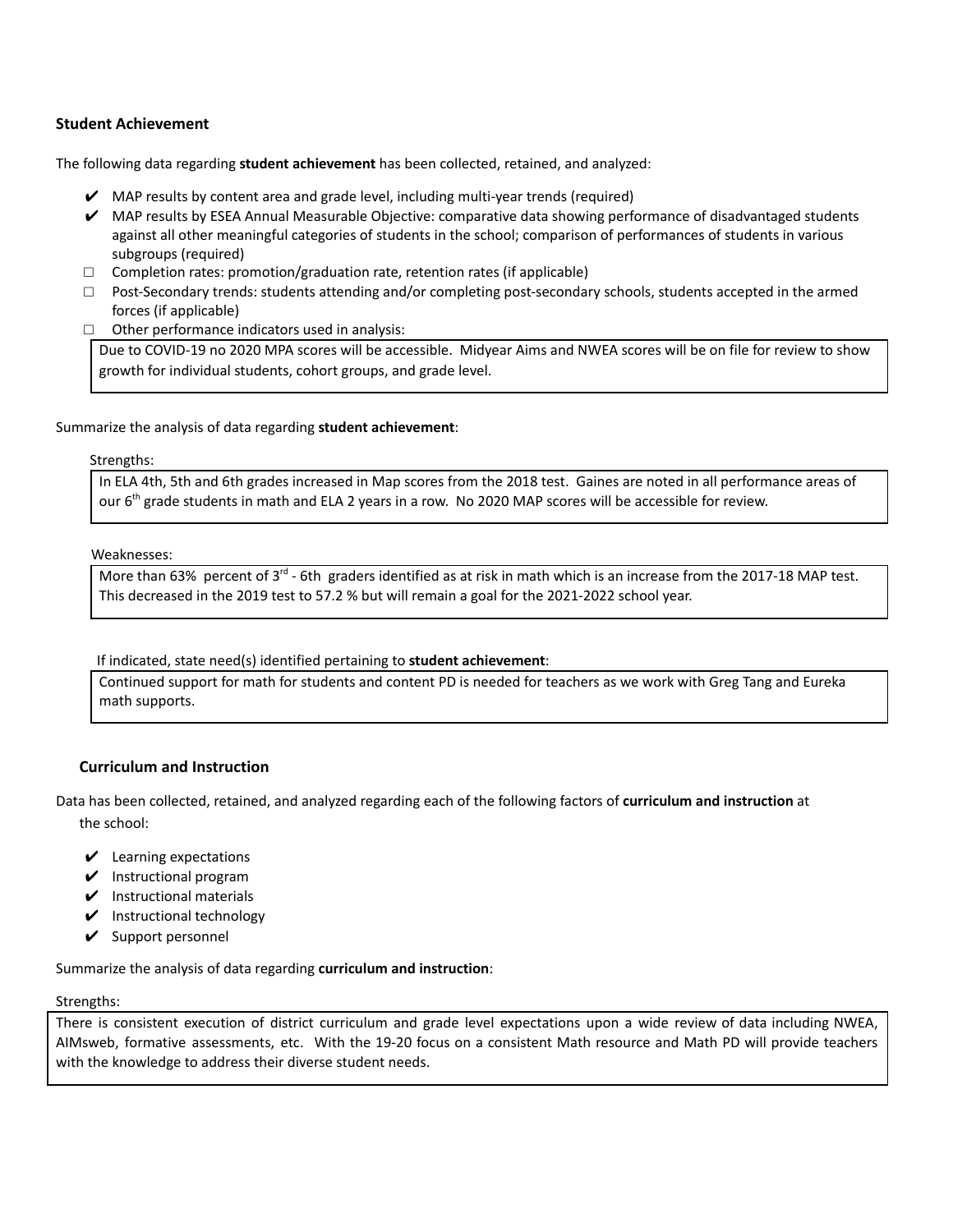MAP Scores for Westview Elementary during the 2018-2019 school year showed an increase in performance in the area of ELA for every cohort group from the 2017-2018.

5th and 6th grade will continue Why Try strategies to help students increase "resilience" in the academic and social emotional aspects of our students lives.

Weaknesses:

NEE indicator data from teacher evaluations indicate instructional opportunities. Increased focus on culturally responsive teaching will be important with ever changing demographics.

The regression rate of many of our students over long breaks such as summer and winter breaks continues to be evident through our AIMSweb benchmark reports. As a school we must do a better job of putting systems in place to assist with continued learning when school is not in session.

We have identified on average one-third of our entering kindergarten students are lacking school readiness skills based on AIMSweb, in not only pre-academics, but also in social and behavioral skills. Approximately, one-third of our entering kindergarten students have received services from the district Early Childhood Center.

If indicated, state need(s) identified pertaining to **curriculum and instruction**:

Continue to implement a response to instruction model that allows for regular progress monitoring of learning.

#### **High Quality Professional Staff**

Data has been collected, retained, and analyzed regarding each of the following factors of a **high quality professional staff**:

- $\checkmark$  Staff preparation
- $\checkmark$  Core courses taught by appropriately certified teachers
- $\checkmark$  Staff specialists and other support staff
- $\boldsymbol{\checkmark}$  Staff demographics
- $\checkmark$  School administrators

Summarize the analysis of data regarding **high quality professional staff:**

#### Strengths:

53 percent of teachers at Westview Elementary have tenure and hold a master's degree or higher.

#### Weaknesses:

When hiring, the hiring teams will continue to look for high quality applicants that may increase the diversity of staff to more closely represent the student population.

If indicated, state need(s) identified pertaining to **high quality professional staff:**

Continue professional development in equity, behavior, social and emotional support strategies and trauma informed care.

#### **Family and Community Engagement**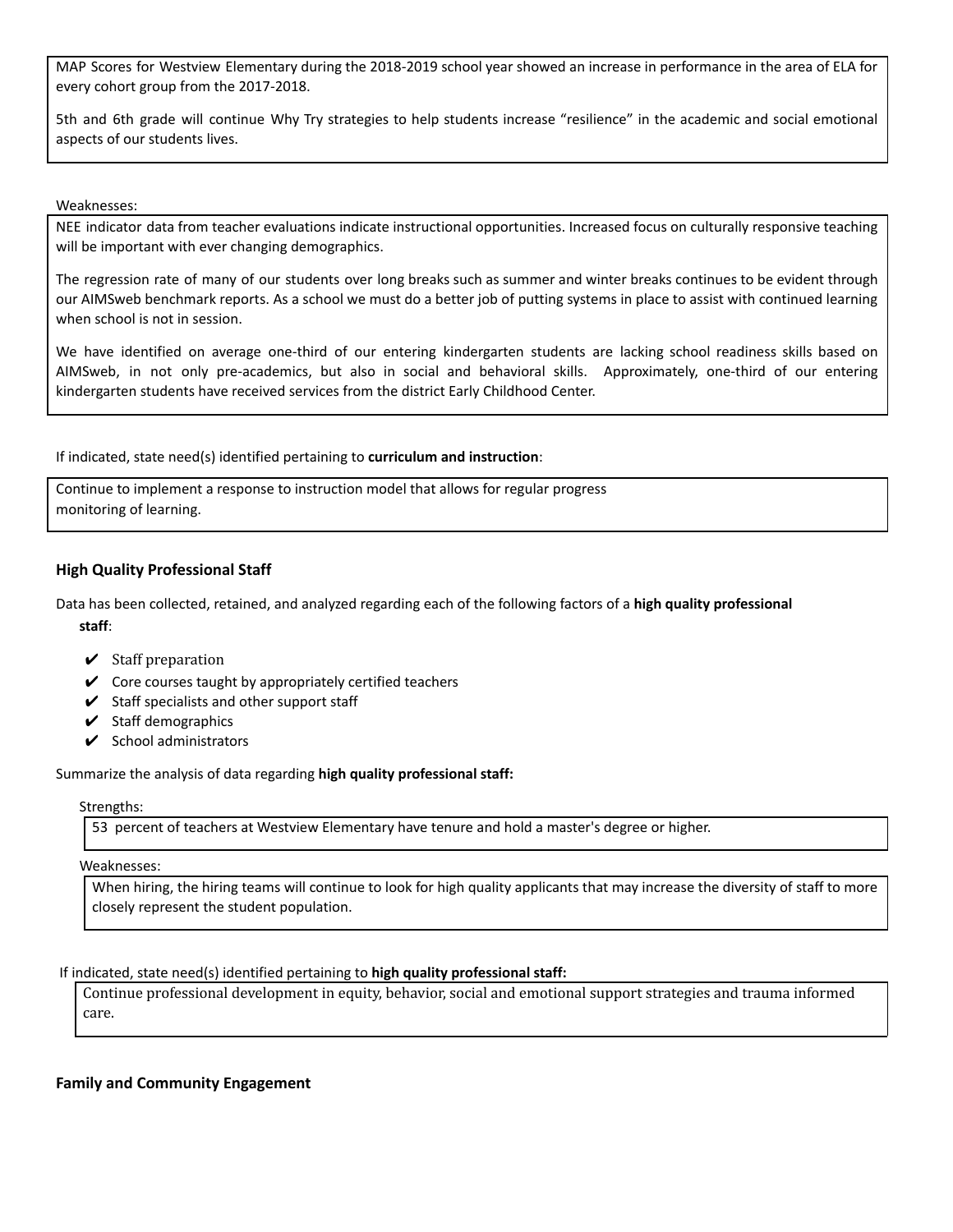Data has been collected, retained, and analyzed regarding each of the following factors of **family and community engagement** at the school:

- $\mathbf y$  Parental involvement
- $\mathcal V$  Communication with parents
- ✔ Policy involvement
- $\mathcal V$  Parent education
- $\checkmark$  Support for special needs and underserved
- $\triangleright$  Health services

#### Summarize the analysis of data regarding **family and community engagement:**

#### Strengths:

The 2020-2021 Title I Survey was used to evaluate the 2020-2021 events and activities. These survey results help plan events for 2021 -2022. Parent "Learning Night" is offered two times per year with a focus on Math, Reading, and the importance of focusing on education outside of the school day. The Parent Survey reflected a positive effect for both students and parents.

#### Weaknesses:

Continue to increase participation. Ensure families representing our student demographics are participating in opportunities to connect with the school. ⅓ of our youngest learners enter the school year without school readiness skills and quickly become struggling learners. It is a focus to identify these students quickly in order to give support early in the year. We also partner with parents early to support them as we work to partner with parents.

#### If indicated, state need(s) identified pertaining to **family and community engagement:**

Continue to increase participation. Ensure families representing our student demographics are participating in opportunities to connect with the school.

## **School Context and Organization**

Data has been collected, retained, and analyzed regarding each of the following factors of **school context and organization** at the school:

- $\checkmark$  School mission/vision
- $\vee$  Average class size
- $\checkmark$  School climate
- $\mathcal V$  Management and governance
- $\checkmark$  Student discipline policy

#### Summarize the analysis of data regarding **school context and organization:**

#### Strengths:

Academic and Behavior MTSS strategies provide support for students and staff. We focus on culture and climate annually.

#### Weaknesses:

Class size is always an area of focus in identified grade levels. Annual review with all stakeholders regarding the mission and vision of the school is important. Staff work to design approaches that meet the needs of our youngest learners.

#### If indicated, state need(s) identified pertaining to **school context and organization**:

Consider feedback from Team Lee's Summit to gauge staff satisfaction with governance as it was low in 18-19 to see if this is a pattern over time.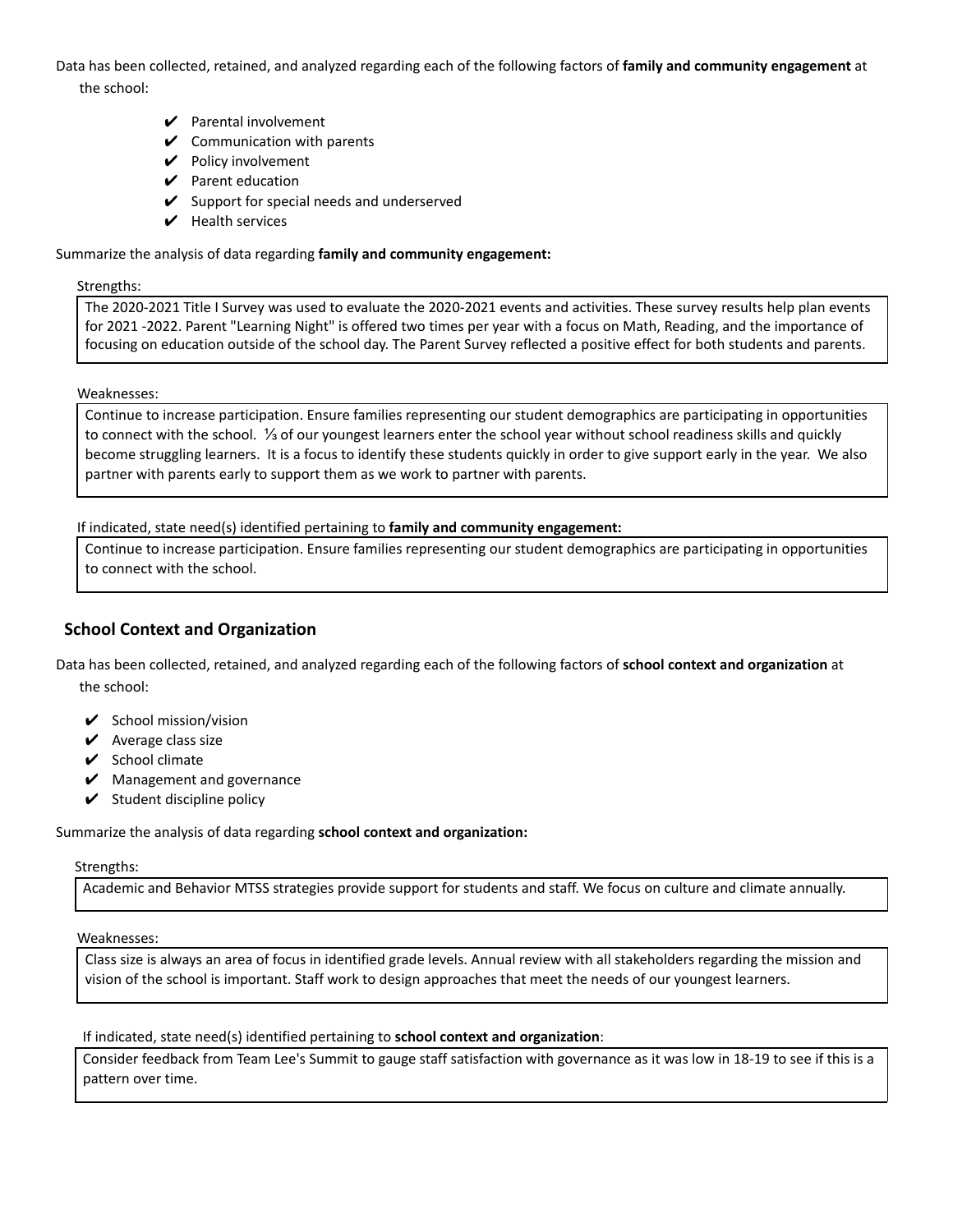# NEEDS ASSESSMENT: IDENTIFYING PRIORITIES

"In most schools, conducting a comprehensive needs assessment will result in the identification of a large number of issues that could be addressed to improve the achievement of students. However, no school should attempt to address every identified need in a single year. Most planning experts suggest that schools prioritize their major issues and address no more than three of the most important…" *(Designing [Schoolwide](http://dese.mo.gov/sites/default/files/Schoolwide_Plan_03_06.pdf) Programs Non-Regulatory Guidance, March 2006)*

List and number, in order of priority, the critical needs identified in the school profile.

#### Prioritized needs:

|   | Response to Intervention (RTI and MTSS) support(s) continue.      |
|---|-------------------------------------------------------------------|
|   | Equity professional development                                   |
|   | Infuse STEM instruction and foster student ownership of learning. |
| 4 | Content professional development                                  |

# **SCHOOLWIDE PROGRAM PLAN**

All check boxes marked in this policy indicate an assurance on the part of the school.

This Schoolwide Program Plan is developed with the involvement of parents and other members of the community to be served and individuals who will carry out the plan. *Section 1114 (b)(2)*

|                                             | <b>Federal Programs Plan Development</b>                                         |
|---------------------------------------------|----------------------------------------------------------------------------------|
|                                             | <b>Team Member</b>                                                               |
| <b>Team Member Role</b>                     | <b>Team Member Name</b>                                                          |
| Parent                                      | Leah Ishkuntana                                                                  |
| Teacher                                     | Allison Anderson                                                                 |
| Principal                                   | David Boulden                                                                    |
| Teacher                                     | Allison Hoffman                                                                  |
| <b>Other School Personnel</b>               | Mallori Palermo-Counselor                                                        |
| Specialized Instructional Support Personnel | Rachel McBride                                                                   |
| Specialized Instructional Support Personnel | Jeri Madge                                                                       |
|                                             | <b>Plan Development Meeting Dates</b><br>(Indicate a meeting date for each plan) |
| <b>Meeting Date</b>                         | 9/3/2020                                                                         |
| <b>Meeting Date</b>                         | 10/7/2020                                                                        |
| <b>Meeting Date</b>                         | 5/11/2021                                                                        |

# **COORDINATION WITH OTHER FEDERAL, STATE, AND LOCAL PROGRAMS**

*Sections 1112(a)(1)(B), 1114(b)(5)*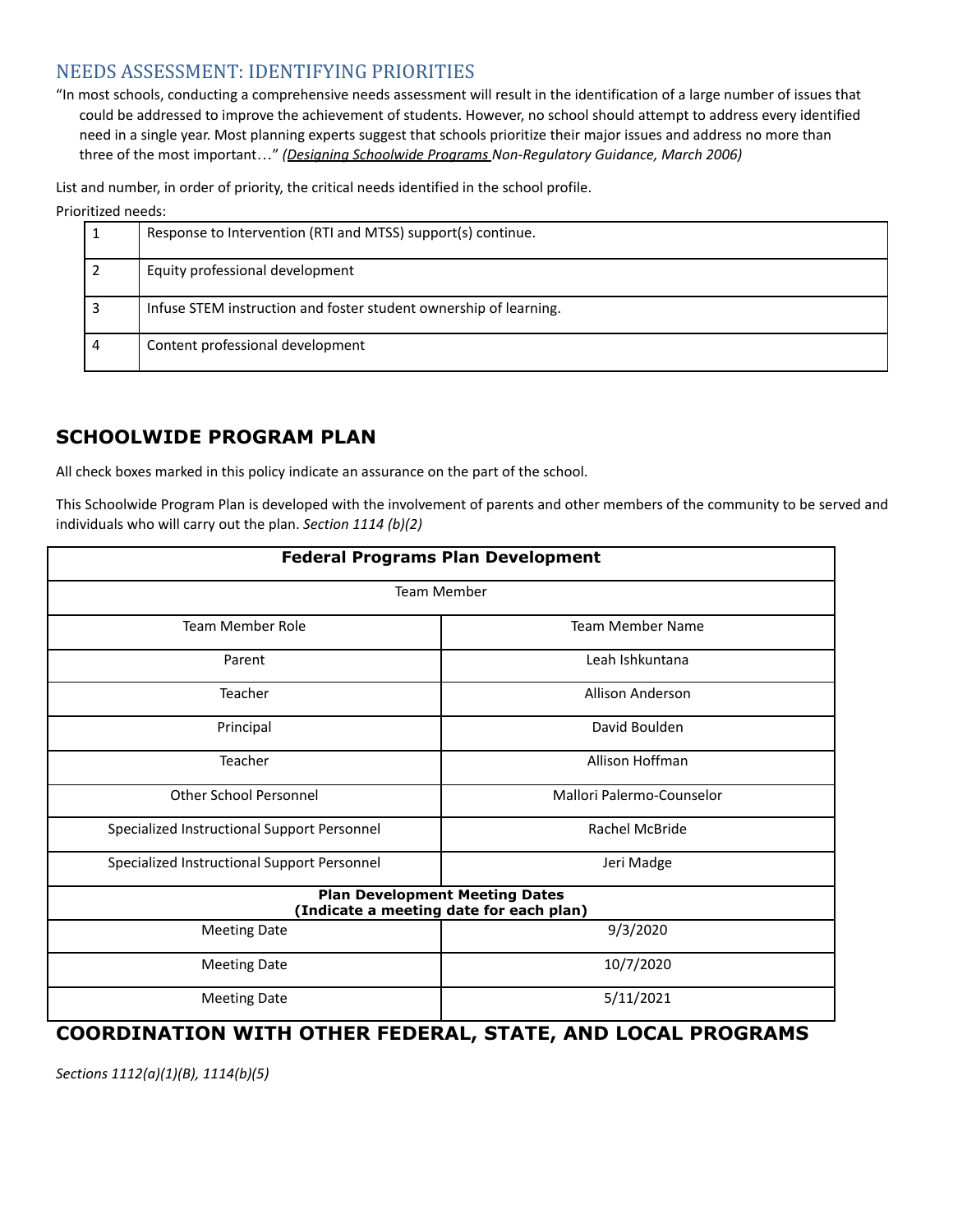This plan has been developed, if appropriate and applicable, in coordination with other Federal, State, and local services, resources, and programs.

Mark all programs that will be coordinated and integrated as part of the development of the Consolidated Federal Programs plan

|                                | <b>Coordination with Other Federal Programs</b> |                                                          |
|--------------------------------|-------------------------------------------------|----------------------------------------------------------|
| <b>Federal Titles/Acts</b>     | Program                                         | Representative                                           |
|                                | Representative                                  | Role                                                     |
| Title I School Improvement (a) | Dr. Kephart/Dr. Barger                          | Associate Superintendent of Academic<br>Services         |
| Title I.D Delinquent           | Andre Montgomery                                | Principal                                                |
| Title II.A                     | Dr. Kevin Daniel/Dr. Janeway                    | <b>Executive Director of Professional</b><br>Development |
| Title III EL                   | Dr. Christy Barger/Shelly Sanders               | English Language Development<br>Coordinator              |
| Title III Immigrant            | Dr. Christy Barger/Shelly Sanders               | English Language Development<br>Coordinator              |
| Title IV.A                     | Dr. Kephart/Dr. Barger                          | Associate Superintendent of Academic<br>Services         |
| McKinney-Vento                 | Dr. Christy Barger/Shelly Sanders               | <b>Executive Director Student Services</b>               |

## **STRATEGIES TO ADDRESS SCHOOL NEEDS** *Section 1114 (b)(7)(A)*

- **○** The following strategies will be implemented to address prioritized school needs: (check all that apply)
- ✓ **Supplemental Instruction**

|                       | Subject areas and grade levels to be served (mark all that apply)                                                                                              |  |
|-----------------------|----------------------------------------------------------------------------------------------------------------------------------------------------------------|--|
| Math                  | $K = 1$ 2 3 4 5 6 7 $\Box$ 3 $\Box$ 10 $\Box$ 11 $\Box$ 12                                                                                                     |  |
| Reading<br>✓          | K $1$ $2$ $3$ $4$ $5$ $5$ $6$ $7$ $1$ $8$ $9$ $10$ $11$ $12$                                                                                                   |  |
| English Language Arts | $K$ 1 2 $2$ 3 4 $\rightarrow$ 5 6 7 $\rightarrow$ 8 9 10 11 11 12                                                                                              |  |
| Science               | $K \square$ 1 $\square$ 2 $\square$ 3 $\square$ 4 $\square$ 5 $\square$ 6 $\square$ 7 $\square$ 8 $\square$ 9 $\square$ 10 $\square$ 11 $\square$ 12 $\square$ |  |
| Other                 | K $\Box$ 1 $\Box$ 2 $\Box$ 3 $\Box$ 4 $\Box$ 5 $\Box$ 6 $\Box$ 7 $\Box$ 8 $\Box$ 9 $\Box$ 10 $\Box$ 11 $\Box$ 12 $\Box$                                        |  |

Delivery of supplemental instruction services (check all that apply)

- □ Early Literacy
- □ Preschool
- ✓ Pull out/resource classroom
- ✓ Push in/regular classroom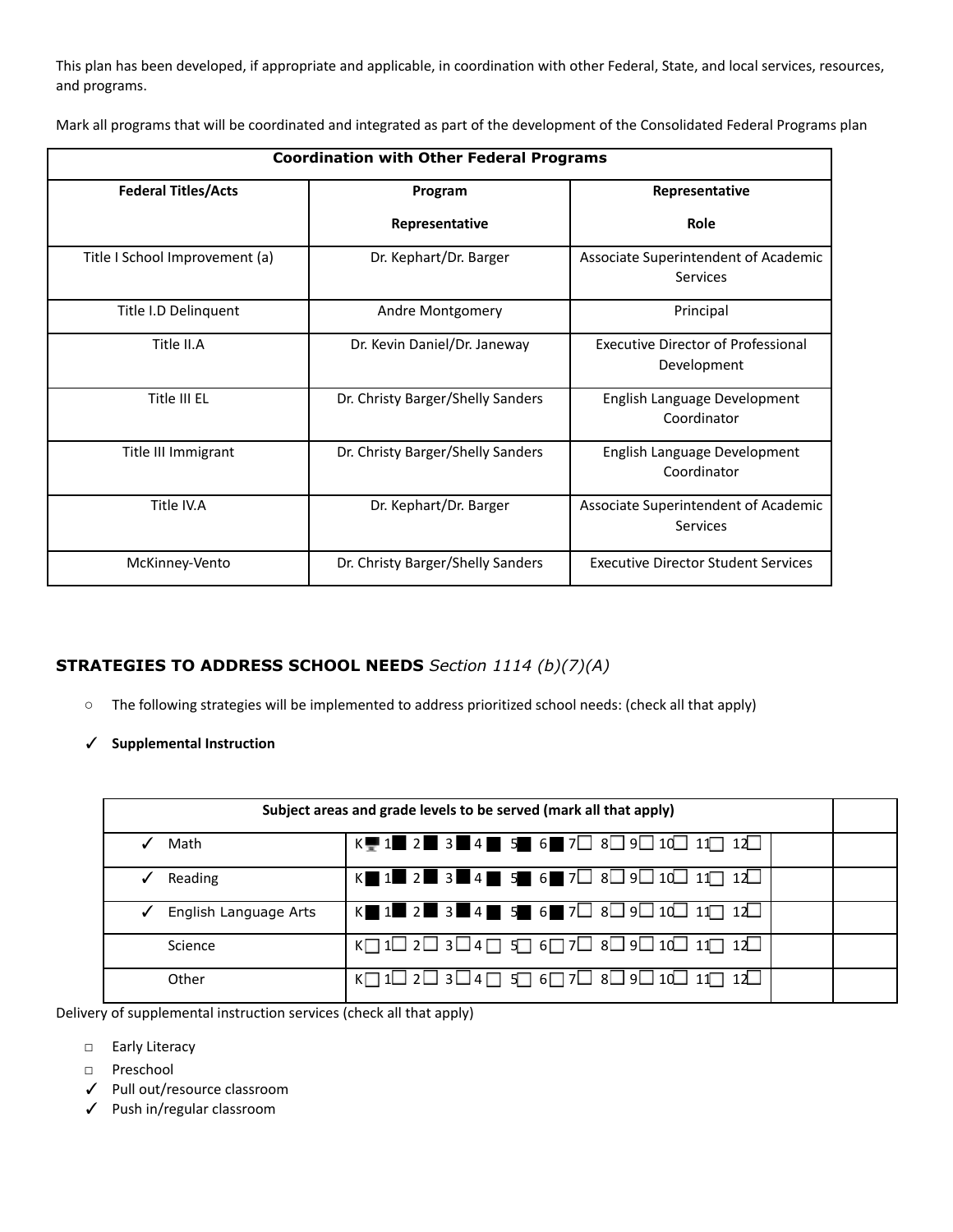#### □ Reading Recovery

- □ Summer School
- □ Tutoring (before-or-after –school)
- □ Other

| <b>Instructional Personnel</b>  |                |                   |        |  |
|---------------------------------|----------------|-------------------|--------|--|
|                                 |                |                   |        |  |
|                                 | Teachers       | Paraprofessionals | Others |  |
| Supplemental Reading or English | Rachel McBride | Julie Bruer       |        |  |
| Language Arts                   |                | Sway Lin          |        |  |
|                                 |                |                   |        |  |
| <b>Supplemental Mathematics</b> | Jeri Madge     | Andrea Farmer     |        |  |
|                                 |                | Joshua Chinn      |        |  |
|                                 |                |                   |        |  |
|                                 |                |                   |        |  |
| Supplemental Science            |                |                   |        |  |
|                                 |                |                   |        |  |
| Other                           |                |                   |        |  |
|                                 |                |                   |        |  |

#### **□ Class Size Reduction**

| Grade Levels             | │K□1□2□3□4□5□6□7□8□9□10□11□12□                                                                                                                              |
|--------------------------|-------------------------------------------------------------------------------------------------------------------------------------------------------------|
| Reading Instruction Only | $K \square$ 1 $\square$ 2 $\square$ 3 $\square$ 4 $\square$ 5 $\square$ 6 $\square$ 7 $\square$ 8 $\square$ 9 $\square$ 1 $\Omega$ 1 $\square$ 1 $\square$  |
| Math Instruction Only    | $K \square$ 1 $\square$ 2 $\square$ 3 $\square$ 4 $\square$ 5 $\square$ 6 $\square$ 7 $\square$ 8 $\square$ 9 $\square$ 1 $\square$ 1 $\square$ 1 $\square$ |

- ✔ Professional Learning Communities
- ✓ Schoolwide Positive Behavior Support
- $\mathcal V$  Response to Intervention

**Other** 

### The strategies will (mark all that apply)

✔ Provide opportunities for all children, including subgroups of students, to meet the challenging Missouri Learning Standards.

Description of how strategy/strategies will provide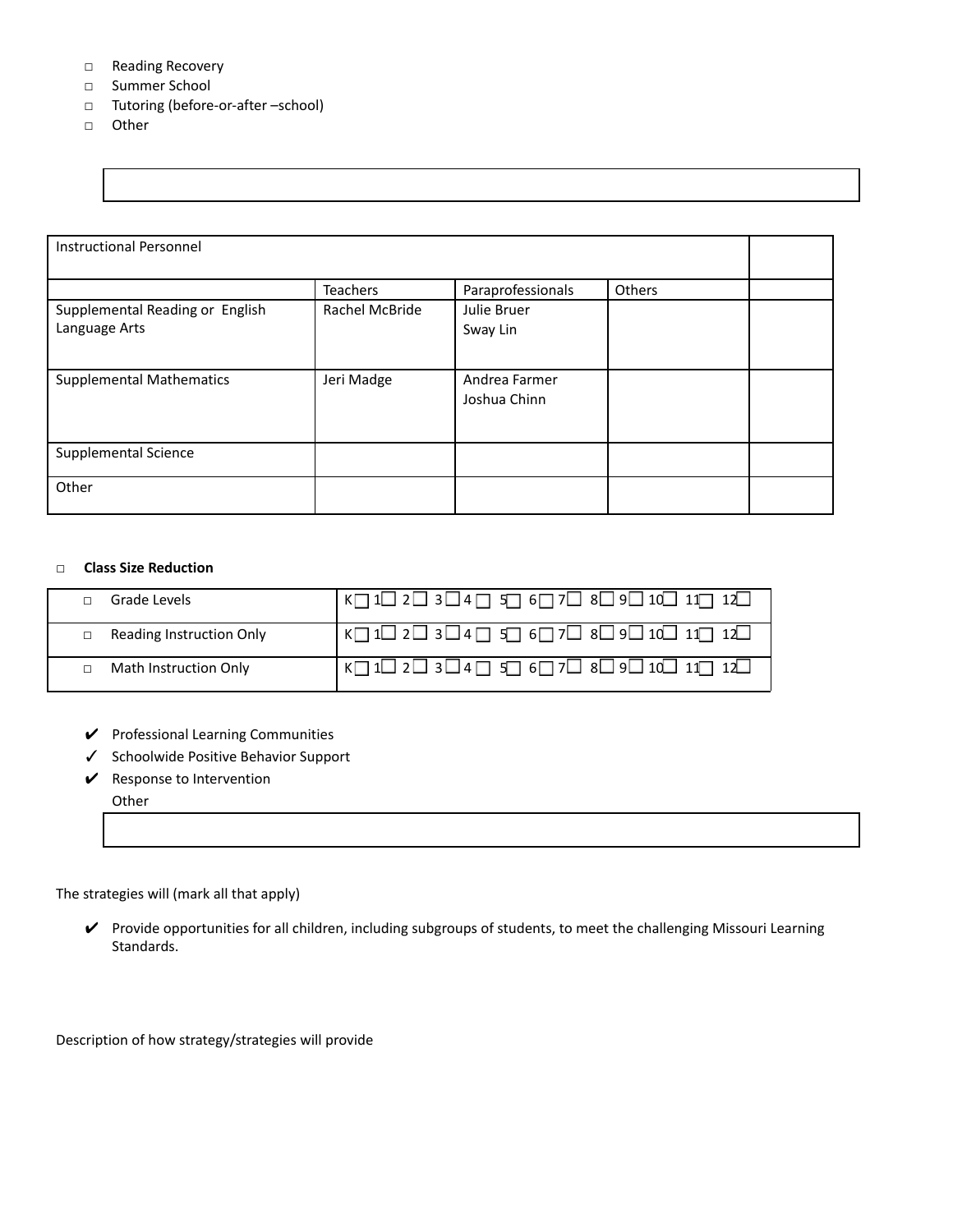The above allows for regular review of student data and effective instructional practices that help students meet the challenging Missouri Learning Standards. These also encourage student monitoring of their own learning goals and progress.

○ Use methods and instructional strategies that strengthen the academic program in the school.

#### Description of how strategy/strategies will strengthen

Teachers receive professional development on and implement instructional best strategies with high effect size per education research.

- Increase the amount of learning time □ Extended school year
- Before-and/or after-school programs
	- ✓ Summer program
	- Other
	-
- □ Help provide an enriched and accelerated curriculum

Description of how strategy will provide

#### Activities will (mark all that apply)

 $\vee$  Address the needs of all children in the school, but particularly the needs of those at risk of not meeting the Missouri Learning Standards.

#### Description of how strategy/strategies will address

Strategies will be utilized during intervention blocks and during pre-teaching of curriculum standards. Response to instruction and corresponding intervention resources will assist students in meeting individual goals.

Activities will (mark all that apply)

#### ✔ **Improve students' skills outside the academic subject areas**

- ✔ Counseling
- ✓ School-based mental health programs
- Specialized instructional support services
- Mentoring services
- Other

#### **□ Helping students prepare for and become aware of opportunities for postsecondary education and the workforce**

- □ Career/technical education programs
- □ Access to coursework to earn postsecondary credit
	- □ Advanced Placement
	- □ International Baccalaureate
	- □ Dual or concurrent enrollment
	- □ Early college high schools
	- □ Other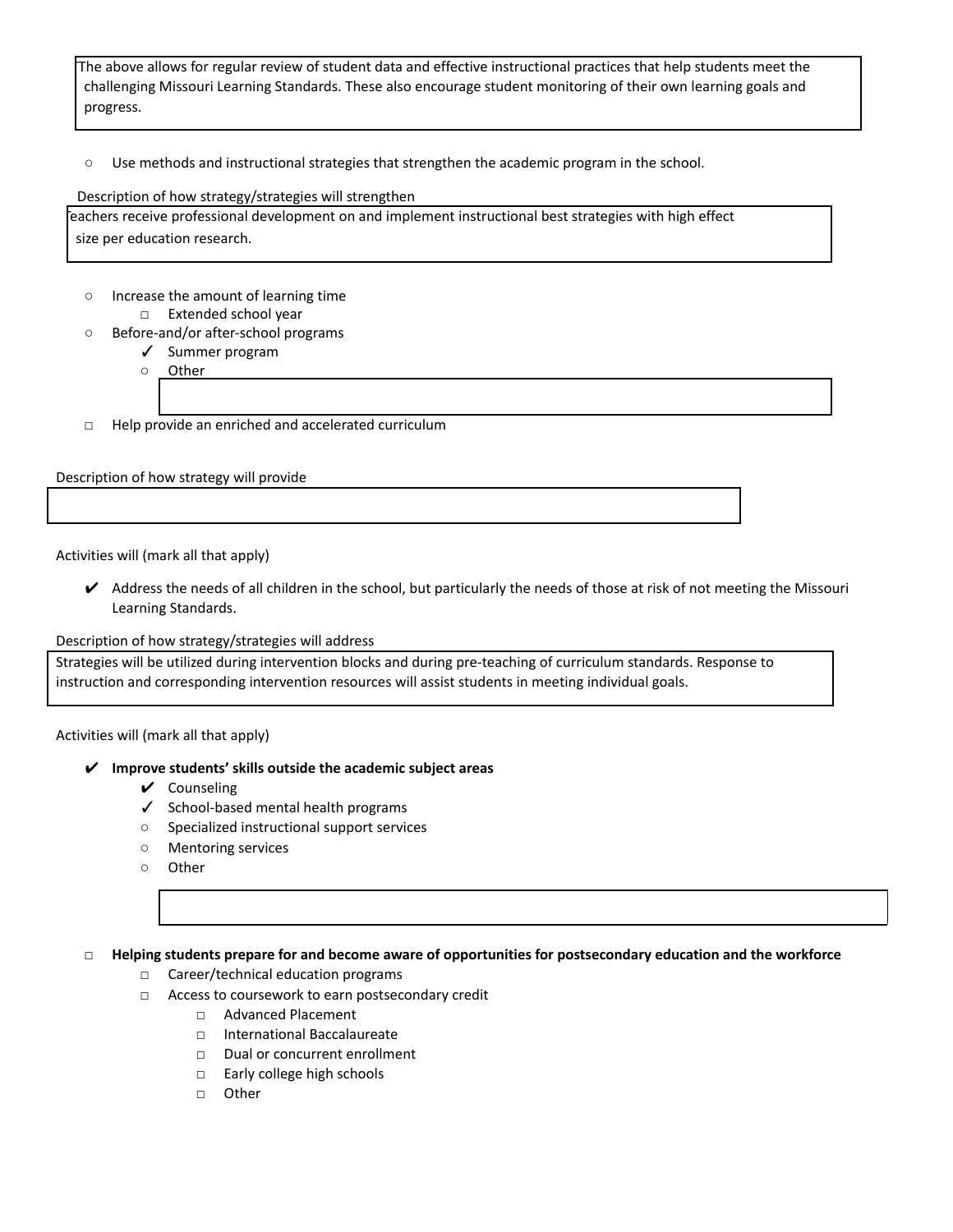| $\blacktriangleright$ Implementing a schoolwide tiered model to prevent and address problem behavior, and early intervening services |
|--------------------------------------------------------------------------------------------------------------------------------------|
|--------------------------------------------------------------------------------------------------------------------------------------|

- **□ Professional development and other activities for teachers, paraprofessionals, and other school personnel to improve instruction and use of data**
	- ✓ Delivery of professional development services
	- ✓ Instructional coach
	- □ Teaching methods coach
	- □ Third party contract
	- **□** Other
- □ Professional development activities that address the prioritized needs

#### Describe activities

Align book studies to support staff and send staff to professional training that aligns with needs.

**□ Activities to recruit and retain effective teachers, particularly in high need subjects**

#### Describe activities

□ Strategies for assisting preschool children in the transition from early childhood education programs to local elementary **school programs**

Describe activities

## **SCHOOLWIDE POOL FUNDING**

*Section 1114 (b)(7)(B)*

□ These program funds will be consolidated with other State, local and Federal programs.

Mark all program funds that will be consolidated in the schoolwide pool.

- ❑ Title I.A (required)
- □ Title I School Improvement (a)
- □ Title I.C Migrant
- □ Title I.D Delinquent
- □ Title II.A